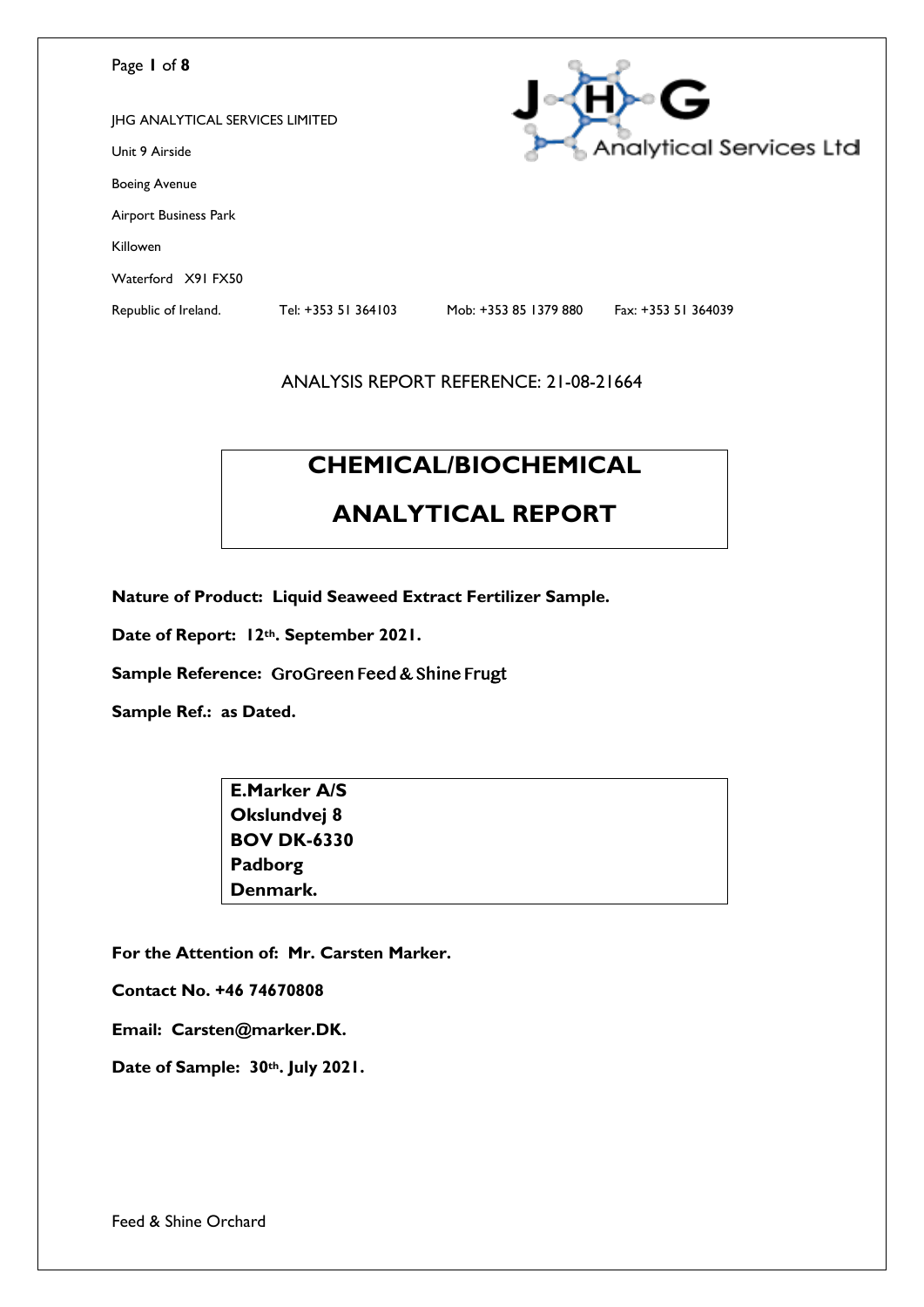

## Bioactives Profile

| <b>Parameter</b>         | <b>LOD</b> | <b>Method Type</b> | <b>Units</b> | <b>Results</b> |
|--------------------------|------------|--------------------|--------------|----------------|
| <b>Alginic acid</b>      | 0.002%     | HPLC-PDA           | % mass.      | 6.900%         |
| β-D-mannuronic acid      |            |                    |              | 4.750%         |
| α-L-guluronic acid       |            |                    |              | 2.150%         |
| Laminarin                | 0.002%     | <b>HPLC-PDA</b>    | % mass.      | 1.800%         |
| 1,3-β-D-glucopyranose    |            |                    |              | 1.625%         |
| 1,3-β-D-galactopyranose  |            |                    |              | 0.175%         |
| Fucoidan                 | 0.002%     | <b>HPLC-PDA</b>    | % mass.      | 1.300%         |
| <b>Sulphated Fucans</b>  |            |                    |              | 0.800%         |
| <b>Sulphated Mannans</b> |            |                    |              | 0.500%         |
| <b>Mannitol</b>          | 0.002%     | <b>HPLC-PDA</b>    | % mass.      | 0.705%         |

# Sugars Analysis

| Parameter         | <b>Method of Analysis</b> | <b>Method Reference</b> | <b>Units</b> | <b>Reported Levels</b> |
|-------------------|---------------------------|-------------------------|--------------|------------------------|
| Carbohydrate      | HPLC-PDA                  | ISO 11292               | % mass       | 10.700%                |
| Sucrose           |                           |                         |              | 7.900%                 |
| $\alpha$ -Glucose |                           |                         |              | 0.700%                 |
| $\beta$ -Glucose  |                           |                         |              | 0.300%                 |
| Fructose          |                           |                         |              | 0.400%                 |
| Glucopyranose     |                           |                         |              | 0.680%                 |
| Galactofuranose   |                           |                         |              | 0.215%                 |
| Raffinose         |                           |                         |              | 0.269%                 |
| Inositol          |                           |                         |              | 0.248%                 |
|                   |                           |                         |              |                        |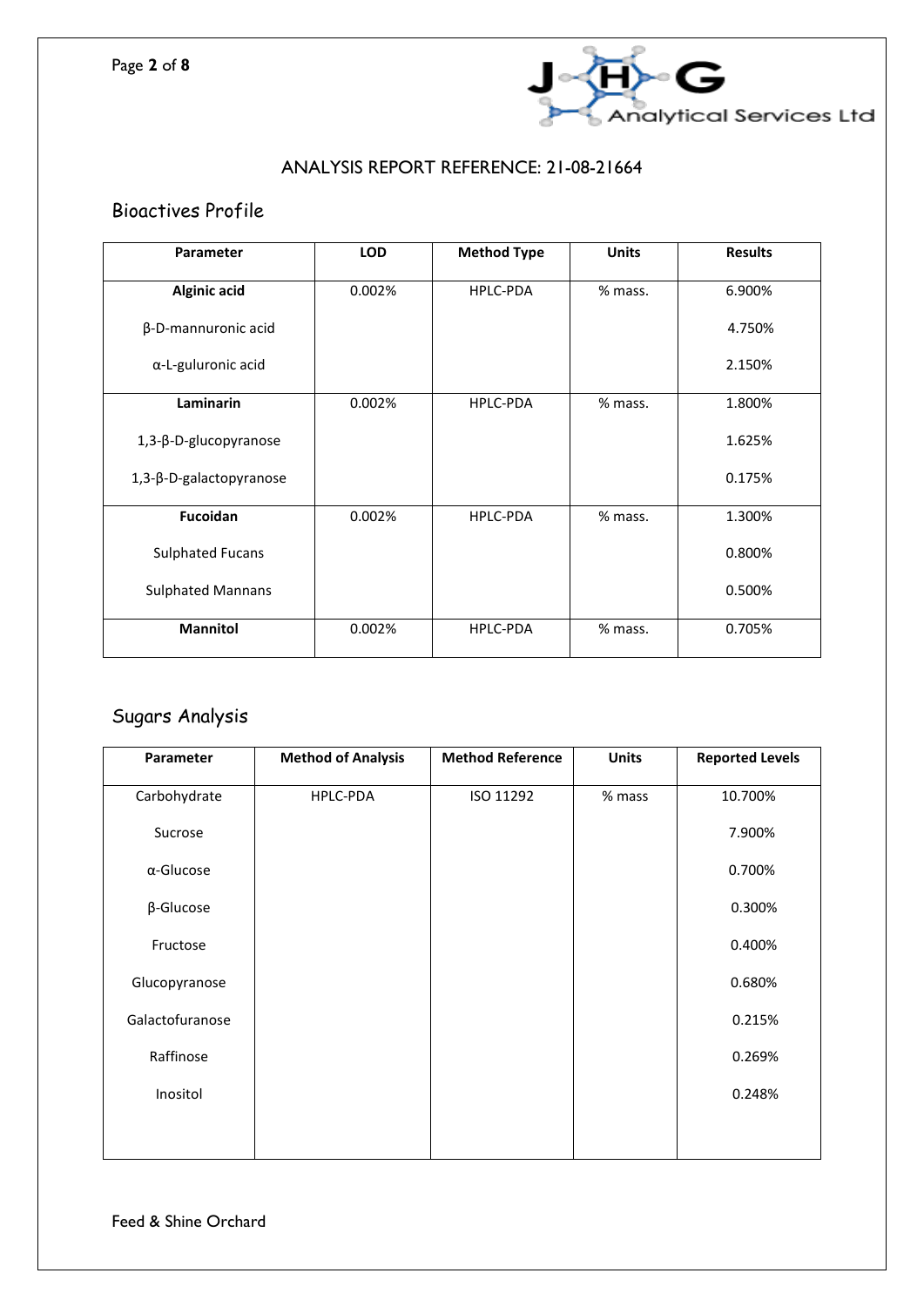

# Chemical Compositional

| Parameter               | <b>Method of Analysis</b> | <b>Method</b>    | <b>Units</b> | Reported      |
|-------------------------|---------------------------|------------------|--------------|---------------|
|                         |                           | Reference        |              | <b>Levels</b> |
| Potassium as K.         | ICP-OES                   | <b>APHA 3500</b> | % weight     | 0.090%        |
| Phosphorus as P.        | ICP-OES                   | APHA 3500        | % weight     | 0.004%        |
| Nitrogen as N.          | Kjeldahl Distillation     | <b>APHA 3500</b> | % weight     | 5.775%        |
| Organic (Ureic)         |                           |                  |              | 5.665%        |
| Inorganic (Anionic)     |                           |                  |              | 0.110%        |
| Iron as Fe.             | ICP-OES                   | <b>APHA 3500</b> | % weight     | 0.925%        |
| Elemental Sulphur S.    | <b>Elemental Analyser</b> | In-House Method  | % weight     | 0.424%        |
| pH Value                | Electrometric             | In-House Method  | pH Units     | 4.86          |
| <b>Organic Matter</b>   | <b>Elemental Analyser</b> | In-House Method  | % weight     | 1.235%        |
| <b>Specific Gravity</b> | Densitometry              | In-House Method  | $g/L^{-1}$ . | 1.166         |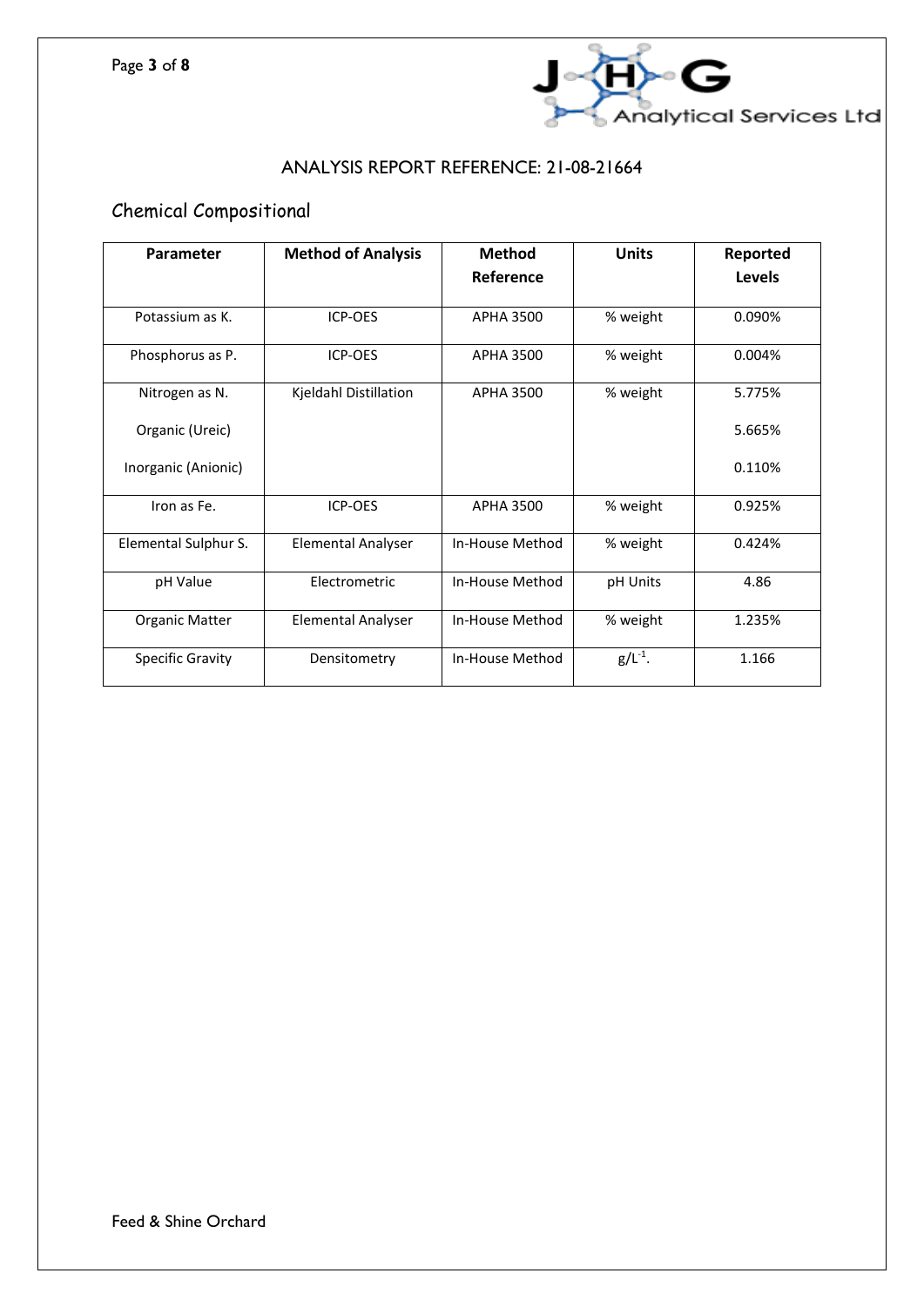

# Trace Minerals Analysis

| Parameter              | <b>Method of Analysis</b> | <b>Method</b>    | <b>Units</b> | Reported  |
|------------------------|---------------------------|------------------|--------------|-----------|
|                        |                           | Reference        |              | Levels    |
| Magnesium as Mg.       | ICP-OES                   | <b>APHA 3500</b> | % weight     | 0.390%    |
| Calcium as Ca.         | <b>ICP-OES</b>            | APHA 3500        | % weight     | 0.218%    |
| Sodium as Na.          | <b>ICP-OES</b>            | APHA 3500        | % weight     | 0.155%    |
| Manganese as Mn.       | ICP-OES                   | APHA 3500        | % weight     | 0.196%    |
| Zinc as Zn.            | ICP-OES                   | <b>APHA 3500</b> | % weight     | 0.212%    |
| Copper as Cu           | ICP-OES                   | <b>APHA 3500</b> | % weight     | 0.245%    |
| lodine as <sub>l</sub> | IC/ICP-OES                | <b>APHA 3500</b> | % weight     | 0.017%    |
| Selenium as Se         | ICP-OES                   | <b>APHA 3500</b> | % weight     | 0.004%    |
| Chromium as Cr         | ICP-OES                   | <b>APHA 3500</b> | % weight     | < 0.0002% |
| Molybdenum as Mo.      | ICP-OES                   | <b>APHA 3500</b> | % weight     | < 0.0001% |
| Boron as B.            | ICP-OES                   | <b>APHA 3500</b> | % weight     | < 0.0002% |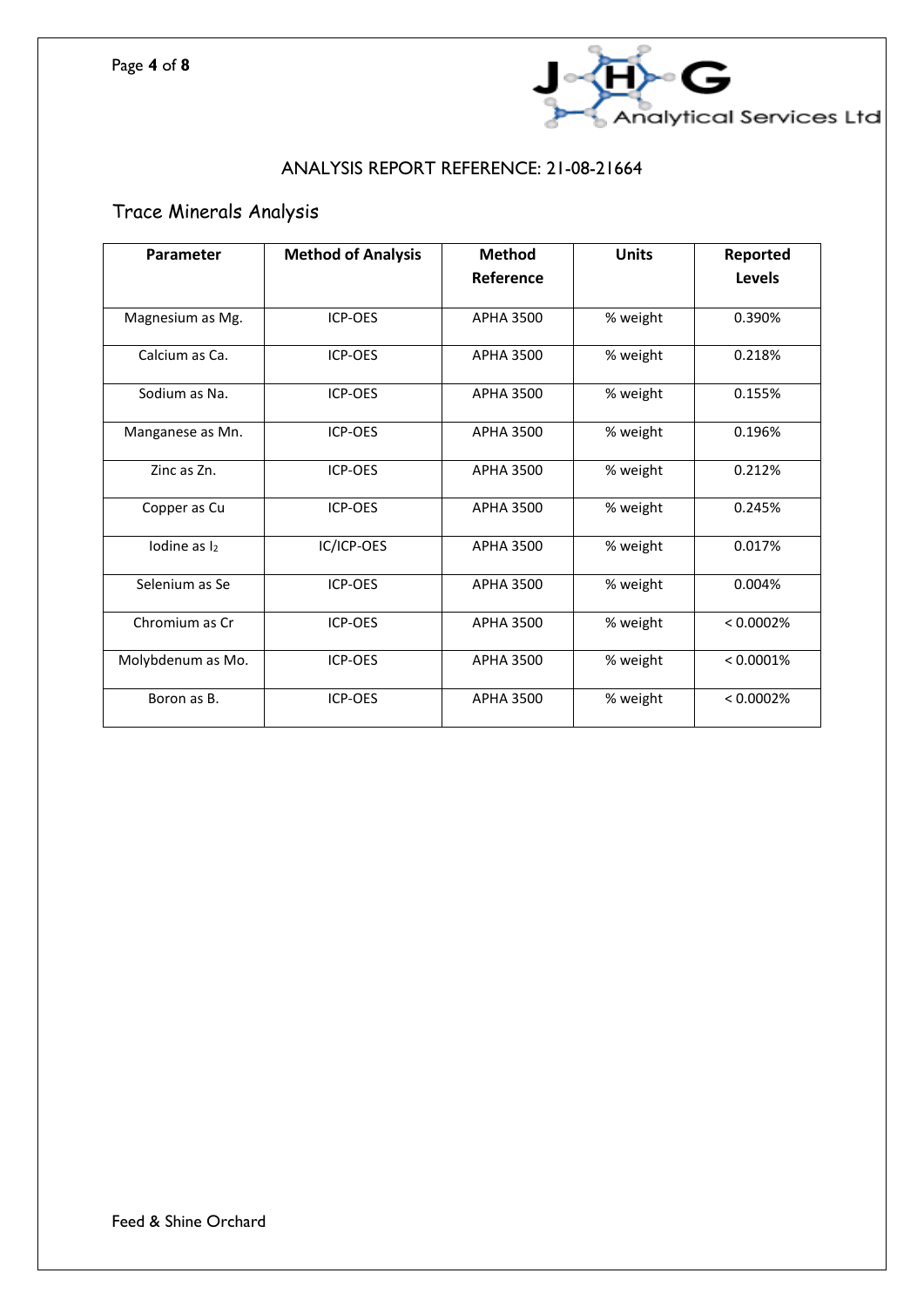

# Amino Acids Profile

| Parameter     | <b>Method of</b> | <b>Method</b> | <b>Units</b> | <b>Reported Levels</b> |
|---------------|------------------|---------------|--------------|------------------------|
|               | <b>Analysis</b>  | Reference     |              |                        |
| Glutamic acid | LC-MS            | JHG-097       | mg/100mls.   | 341                    |
| Aspartic acid | LC-MS            | JHG-097       | mg/100mls.   | 148                    |
| Arginine      | LC-MS            | JHG-097       | mg/100mls.   | 109                    |
| Glycine       | LC-MS            | JHG-097       | mg/100mls.   | 88                     |
| Alanine       | LC-MS            | JHG-097       | mg/100mls.   | 117                    |
| Serine        | LC-MS            | JHG-097       | mg/100mls.   | 90                     |
| Proline       | LC-MS            | JHG-097       | mg/100mls.   | 45                     |
| Leucine       | LC-MS            | JHG-097       | mg/100mls.   | 69                     |
| Tyrosine      | LC-MS            | JHG-097       | mg/100mls.   | 108                    |
| Valine        | LC-MS            | JHG-097       | mg/100mls.   | 123                    |
| Methionine    | LC-MS            | JHG-097       | mg/100mls.   | 137                    |
| Histidine     | LC-MS            | JHG-097       | mg/100mls.   | 44                     |
| Iso-Leucine   | LC-MS            | JHG-097       | mg/100mls.   | 58                     |
| Cystine       | LC-MS            | JHG-097       | mg/100mls.   | 71                     |
| Phenylalanine | LC-MS            | JHG-097       | mg/100mls.   | 82                     |
| Tryptophan    | LC-MS            | JHG-097       | mg/100mls.   | 39                     |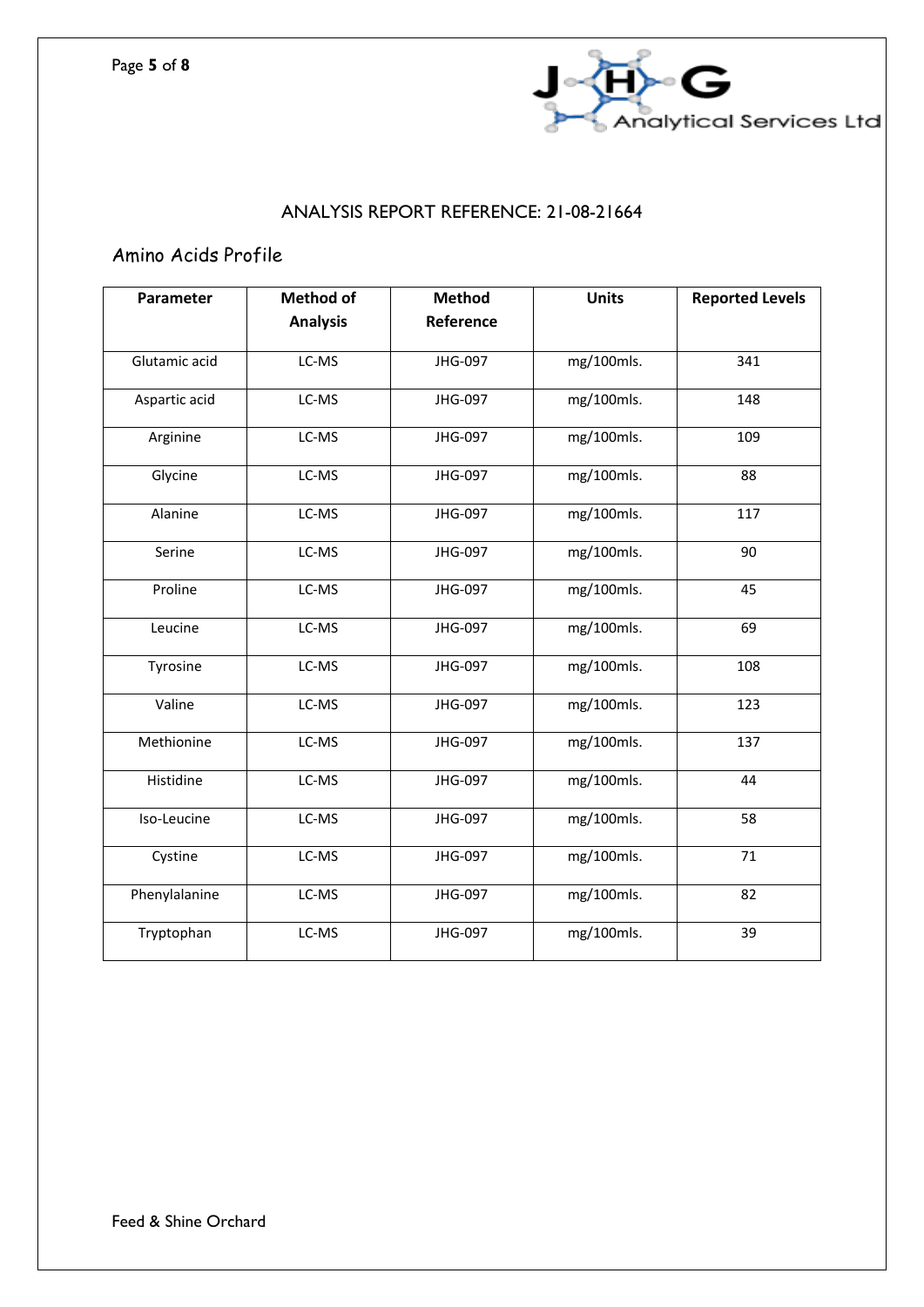

### Plant Hormones Profile

| Parameter                       | <b>Method of Analysis</b> | <b>Method Reference</b> | <b>Units</b> | Reported<br>Levels |
|---------------------------------|---------------------------|-------------------------|--------------|--------------------|
| <b>Betaines Content</b>         | HPLC-PDA                  | JHG-088                 | % weight     | 0.007%             |
| <b>Auxins Content</b>           | HPLC-PDA                  | JHG-088                 | ppm.         | 12                 |
| <b>Gibberellins Content</b>     | <b>HPLC-PDA</b>           | JHG-088                 | ppm.         | 15                 |
| <b>Cytokinins Content</b>       | HPLC-PDA                  | JHG-088                 | ppm.         | 11                 |
| <b>Strigolactones Content</b>   | HPLC-PDA                  | JHG-088                 | ppm.         | < 0.002            |
| <b>Brassinosteroids Content</b> | <b>HPLC-PDA</b>           | JHG-088                 | ppm.         | < 0.002            |

# Heavy Metals Analysis

| <b>Heavy Metal</b>     | <b>Method of Analysis</b> | <b>Units</b>  | <b>Reported Results</b> |
|------------------------|---------------------------|---------------|-------------------------|
| Arsenic (Inorganic)    | <b>ICP-OES</b>            | mg/L. (ppm)   | 0.006                   |
| Arsenosugars (Organic) | ICP/IC-OES                | mg/L. (ppm)   | 1.190                   |
| Antimony as Sb.        | ICP-OES                   | mg/L. (ppm)   | < 0.002                 |
| Cadmium as Cd.         | ICP/IC-OES                | mg/L. (ppm)   | < 0.0005                |
| Mercury as Hg.         | Cold Vapour A.A.S.        | mg/L. (ppm)   | < 0.0005                |
| Lead as Pb.            | ICP-OES                   | mg/L. (ppm)   | < 0.002                 |
| Chromium as $Cr6$ +.   | ICP/IC-OES                | $mg/L.$ (ppm) | < 0.002                 |
| Nickel as Ni.          | ICP-OES                   | mg/L. (ppm)   | < 0.002                 |
| Silver as Ag.          | <b>ICP-OES</b>            | mg/L. (ppm)   | < 0.002                 |
| Vanadium as V.         | ICP/IC-OES                | mg/L. (ppm)   | < 0.002                 |
| Tin as Sn.             | ICP-OES                   | $mg/L.$ (ppm) | < 0.002                 |
| Aluminium as Al.       | ICP/IC-OES                | mg/L. (ppm)   | < 0.002                 |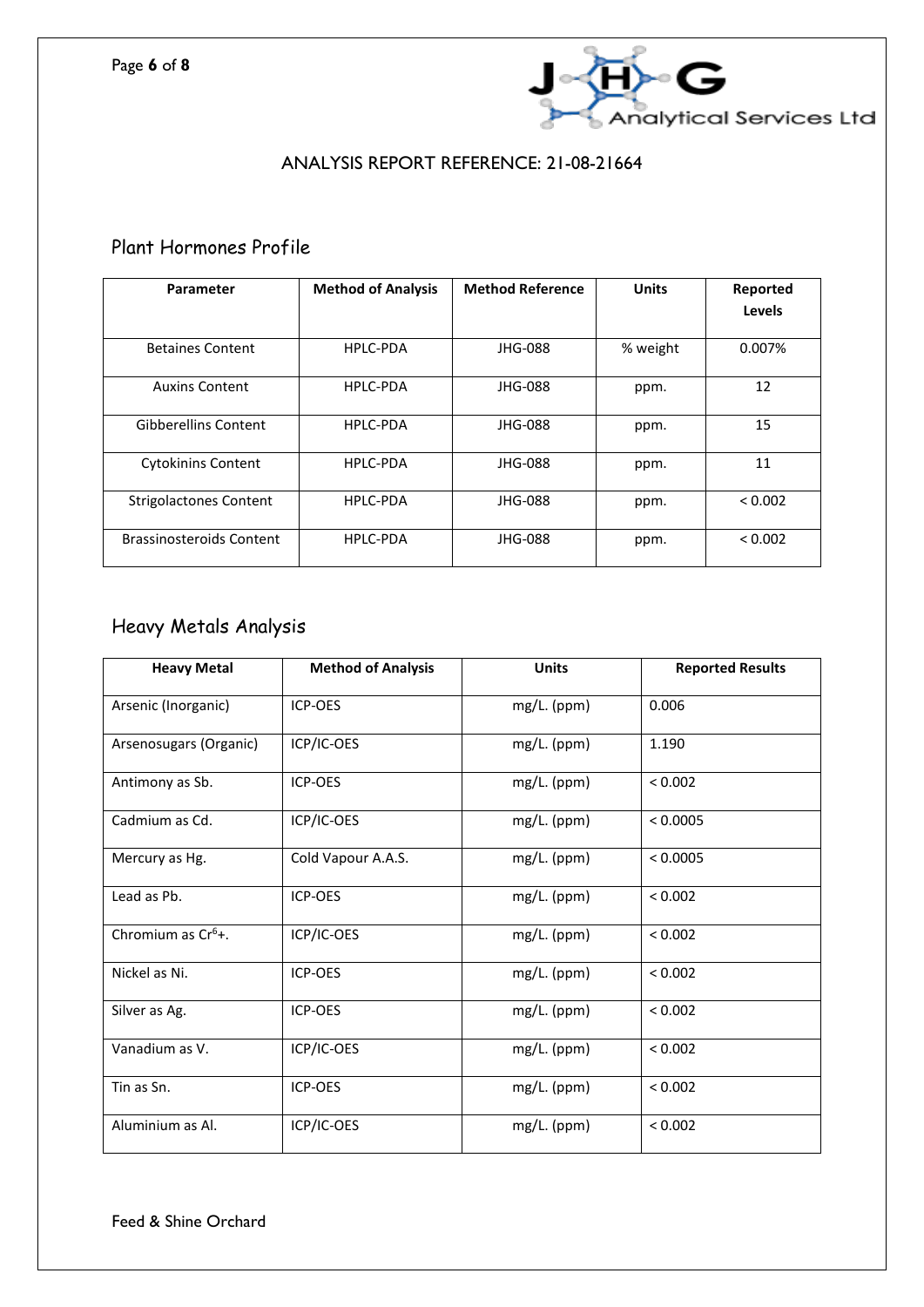

# Herbicide Residues Analysis

| Parameter                     | <b>Method of</b> | <b>Method</b>    | <b>Units</b> | Reported      |
|-------------------------------|------------------|------------------|--------------|---------------|
|                               | <b>Analysis</b>  | Reference        |              | <b>Levels</b> |
| <b>Sulfonyl Ureas/Ureas</b>   | UHPLC-MS         | APHA 6630        | $\mu$ g/ml.  | < 0.004       |
| Imidazolinones/Diphenylethers | UHPLC-MS         | APHA 6630        | $\mu$ g/ml.  | < 0.005       |
| Phenoxy/Chlorophenoxy         | UHPLC-MS         | APHA 6630        | µg/ml.       | < 0.006       |
| Dinitroalinine/Acetamides     | UHPLC-MS         | APHA 6630        | $\mu$ g/ml.  | < 0.002       |
| Bipyridillums/Triketones      | UHPLC-MS         | APHA 6630        | $\mu$ g/ml.  | < 0.004       |
| Thicarbamates                 | UHPLC-MS         | APHA 6630        | $\mu$ g/ml.  | < 0.035       |
| Glyphosate/Glufosinate        | UHPLC-MS         | APHA 6630        | $\mu$ g/ml.  | < 0.002       |
| Atrazine desethyl deisopropyl | UHPLC-MS         | APHA 6630        | µg/ml.       | < 0.001       |
| Atrazine deisopropyl          | UHPLC-MS         | APHA 6630        | $\mu$ g/ml.  | < 0.003       |
| Atrazine desethyl             | UHPLC-MS         | APHA 6630        | µg/ml.       | < 0.002       |
| Simazine                      | UHPLC-MS         | APHA 6630        | µg/ml.       | < 0.005       |
| Terbutylazine desethyl        | UHPLC-MS         | APHA 6630        | $\mu$ g/ml.  | < 0.001       |
| Atrazine                      | UHPLC-MS         | APHA 6630        | $\mu$ g/ml.  | < 0.001       |
| Terbutryn                     | UHPLC-MS         | APHA 6630        | µg/ml.       | < 0.001       |
| Terbutylazine                 | UHPLC-MS         | APHA 6630        | $\mu$ g/ml.  | < 0.001       |
| Alachlor                      | UHPLC-MS         | APHA 6630        | $\mu$ g/ml.  | < 0.004       |
| Metolachlor                   | UHPLC-MS         | APHA 6630        | $\mu$ g/ml.  | < 0.005       |
| Aminopyralid                  | LS-MS-MS         | <b>APHA 6630</b> | $\mu$ g/ml.  | < 0.001       |
| Clopyralid                    | LS-MS-MS         | APHA 6630        | µg/ml.       | < 0.001       |
| Triclopyr                     | LS-MS-MS         | APHA 6630        | $\mu$ g/ml.  | < 0.002       |